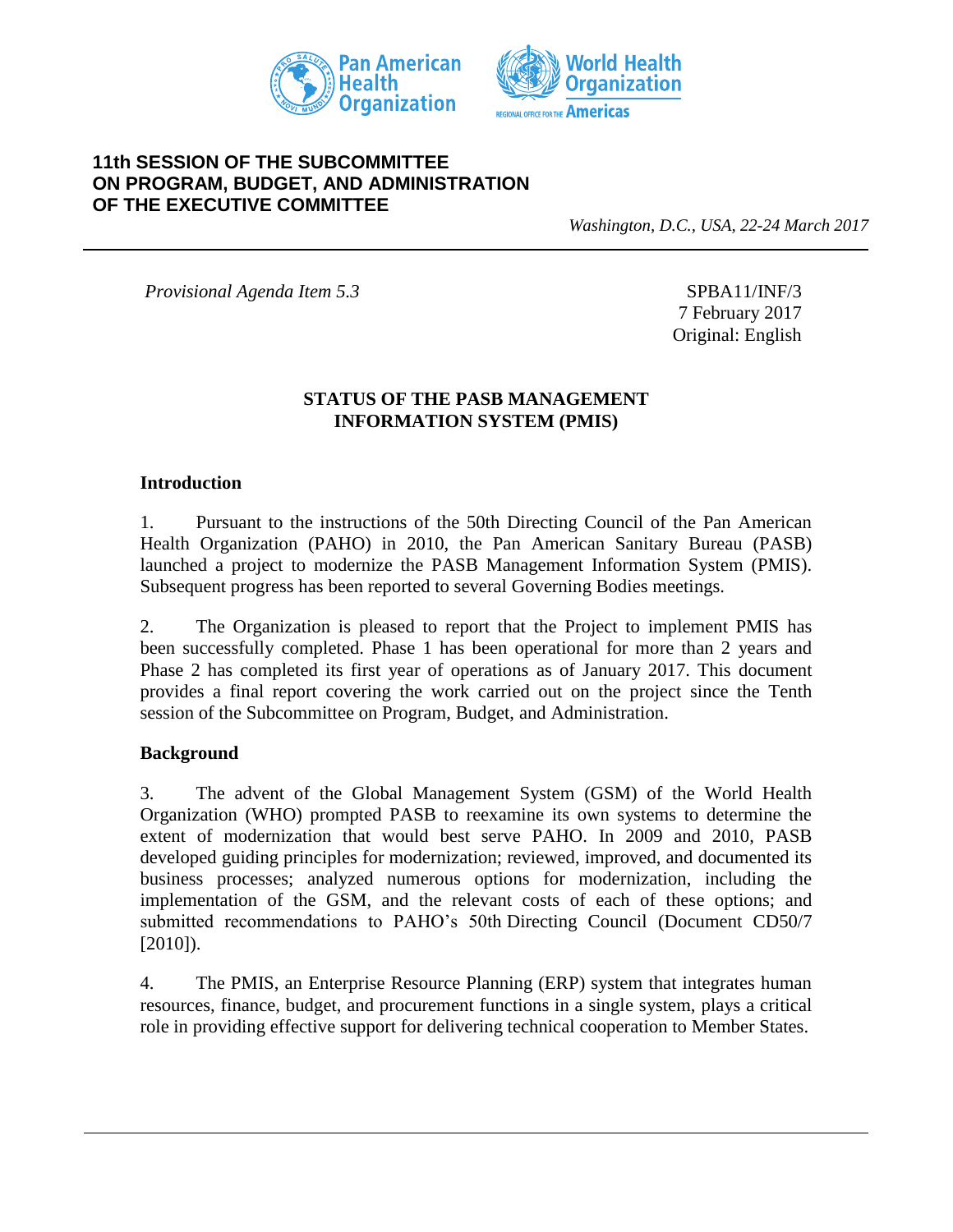5. Annex A provides a chronology of the project history from the 50th Directing Council up to the Tenth Session of the Subcommittee on Program, Budget, and Administration of the Executive Committee.

### **Update on Progress Achieved**

6. During 2016, PASB dealt with many challenges due to the complexities of the project: fully operating in 4 languages, handling 24 currencies and 180 business processes, and being used by over 2000 staff members in 30 locations throughout the Americas. Such challenges were anticipated based on project risk analysis, and the contingency budget provided resources to address them. In addition, PASB devoted significant staff time and resources, including staff time required for organization-wide training and change management, to stabilization of the system.

7. 2016 also saw the completion of the non-Go-Live critical components that were not addressed prior to Go Live in January 2016, in particular the annual financial closure and reporting processes.

8. PMIS governance was enhanced with the addition of the PMIS Advisory Committee and a working group to manage the prioritization of new features, additions, and fixes.

9. The PMIS Core Team completed its work, staff members who served on the Team returned to permanent posts, and operational responsibilities for the system were transitioned to the Information Technology Services Department.

## **Project Risk Management**

10. During the risk assessment for this project, PASB identified and took steps to mitigate risks in the following major areas:

- a) *Meeting PASB's needs:* PASB carefully defined its requirements for the new system and subsequently conducted an extensive evaluation of possible software.
- b) *Controlling costs:* An important part of minimizing this risk was the use of a fully competitive procurement process for software and for system implementation support services, which together represented a substantial portion of the project budget. PASB also believes that strong project management has helped control costs throughout the project.
- c) *Ensuring highest quality project management:* PASB received advice from PAHO's Audit Committee and also hired an external project manager who had significant experience in implementing the Workday ERP software, in order to ensure that the project adhered to best project management practices.
- d) *Preparing staff for transition:* PASB contracted the services of a change management consultancy firm to design and implement a change management strategy. The change management program consisted of three phases. First,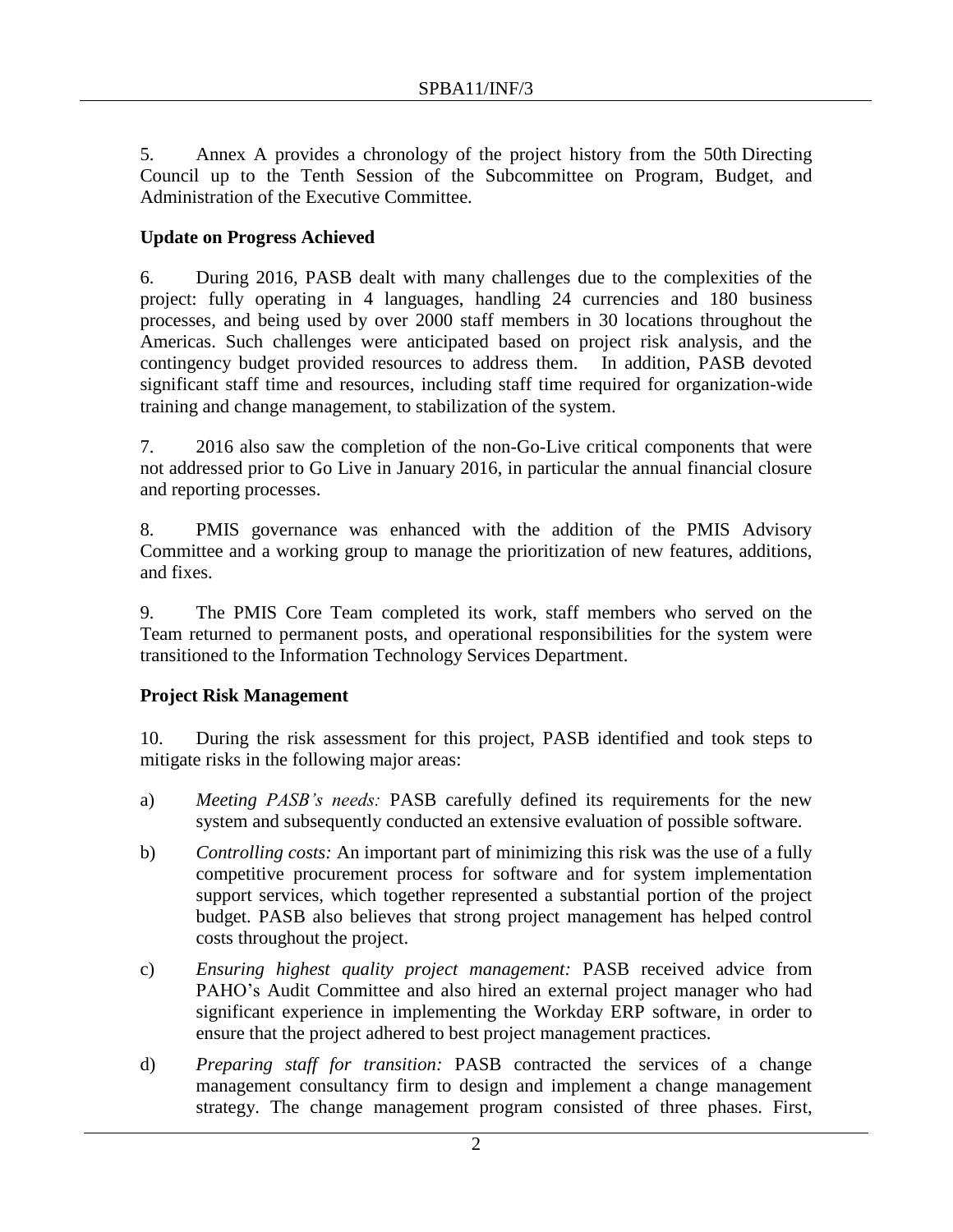PAHO Executive Management developed a "Mandate for PMIS-Related Organization Change." The Mandate is a document underscoring the reasons why PAHO has undertaken PMIS. Second, all staff were given a PMIS Passport, a physical document resembling a travel passport. The PMIS Passport's pages defined PMIS terminology, offered team exercises about changes to day-to-day work, and listed training courses for all staff. Finally, the Mandate and Passport initiative were the foundation of a Region-wide training program, using online, self-study, and face-to-face methodologies.

e) *Adapting policies and procedures*: PAHO reviewed all policies related to PMIS processes. Standard Operating Procedures (SOP) were developed to implement policies using PMIS. Job Aids served as critical procedural training materials, explaining discrete steps within PMIS. Focus was on streamlining PMIS business processes to reduce managerial burden and adminstrative steps.

## **Budget Update**

 $\overline{a}$ 

11. The pre-implementation phase of the PMIS, which included the business case for a new ERP, and the vendor selection process resulted in an actual cost of US\$ 1.7 million. $<sup>1</sup>$ </sup>

12. The implementation phase, which included the architecture, programming, testing, and deployment of the ERP software, as well as change management to support the very significant corporate changes in every day business processes, was initially projected to cost \$18.9 million.

13. In 2014, the 53rd Directing Council approved additional contingency funding of \$2.2 million to cover the expected costs of change orders, based on industry best practices recommending that organizations budget the cost of change orders as 25-35% of the integration costs, increasing the total project budget to \$22.5 million.

14. Annex B provides details of the PMIS project implementation budget. During the design, configuration, and testing cycles there were several enhancements and custom reports identified that were not Go-Live-critical, meaning that they were not needed for 1 January 2016. They were later implemented in 2016.

15. During 2016 the \$5.1 million listed in Annex B as remaining to be implemented as of 31 December 2015, was used to implement these not Go-Live-critical items, as well as stabilization of the system, training and enhancements:

- a) Stabilization efforts included improving payroll processes, as well as streamlining business processes to respond to the needs of country offices and technical areas.
- b) Training included face-to-face sessions in several country offices/centers and HQ, as well as virtual and recorded sessions.

<sup>&</sup>lt;sup>1</sup> Unless otherwise indicated, all monetary figures in this report are expressed in United States dollars.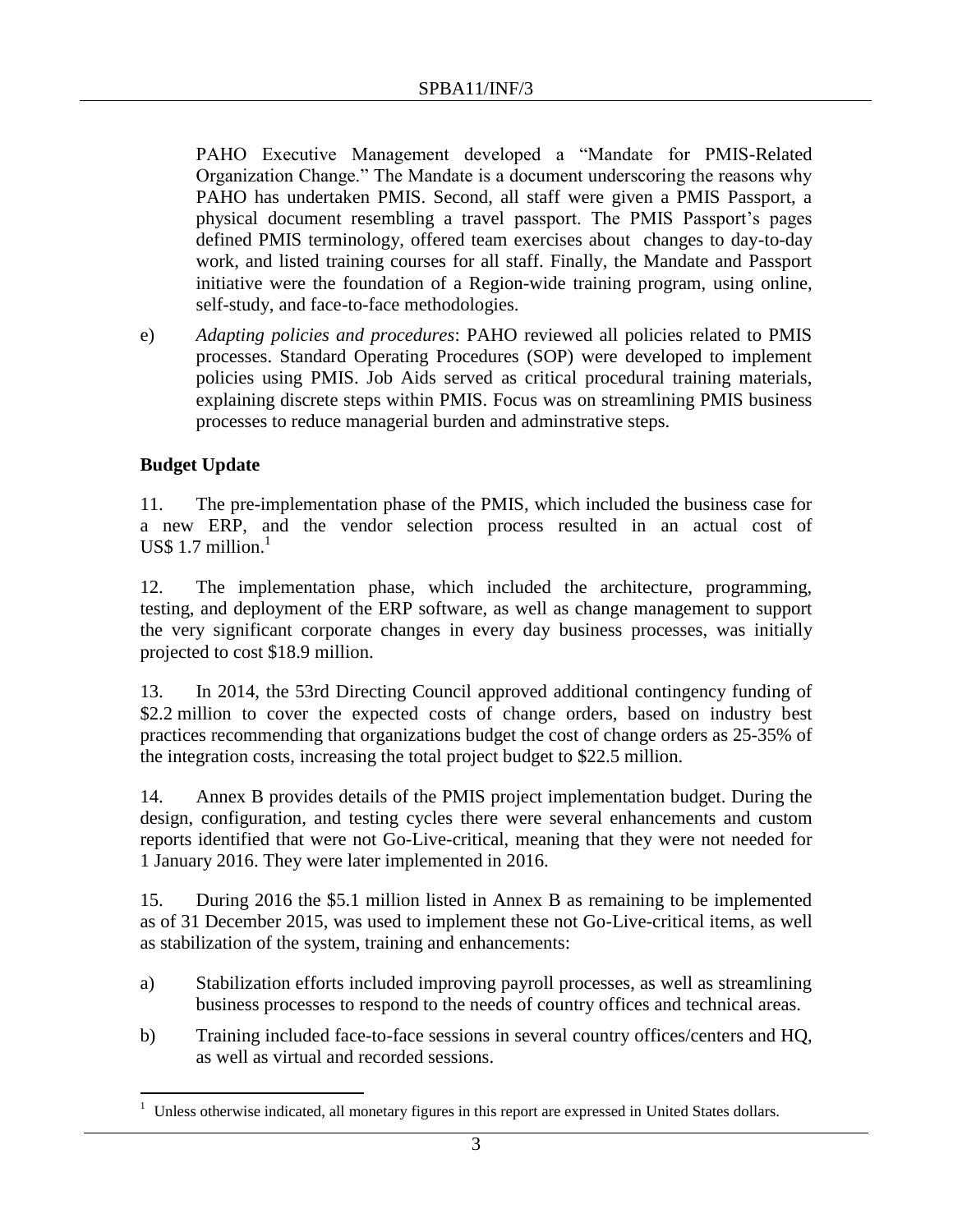c) Enhancements included implementation of the new UN Benefits/Compensation plan, non-Go-Live functionalities such as Year End Closure, Financial Statement Reporting, Interface with WHO/GSM and other financial integrations. Strategic enhancements in reporting were made to support technical cooperation.

16. A recruitment module was not part of the original scope of the project. In 2015 the WHO recruitment system, used by PASB, was scheduled for replacement. PASB decided to maintain alignment with WHO's recruitment system, and to join a WHO project to deploy a new recruitment platform. The Go-live date for the replacement platform was postponed to 2017; this separate project is in progress. The implementation expenses covered by the Human Resources Strategy Subfund of the Master Capital Investment Fund are reported in the HR Strategy line of the Master Capital Investment Fund (Document SPBA11/INF/4).

## **Project Completion**

17. The PMIS is a modern integrated information system, the implementation of which enables efficiencies in how work is accomplished in the PASB. This project was implemented on time and within budget.

18. The scope of the implementation project was complex. The system supports 180 business processes, handles 24 currencies, and it is used by over 2000 users in four languages and 30 countries. Change management and collaboration were key components for the success of the project. While the project has been completed, a key component of the new PMIS is its ability to continuously improve functionality at a low cost. Thus streamlining of business processes will continue to improve support for technical cooperation.

19. Despite the complexity of the project, PMIS is already producing tangible benefits such as streamlining many business processes, data management, and collaboration. PASB foresees greater benefits once the system is fully stabilized and the new ways of working are fully assimilated. Future impact of the PMIS on human resources will be reported in the annual PASB Staffing Statistics report.

20. PASB will continue to report to Member States on improvements to the PMIS and their impact on technical cooperation via the Annual Report of the Director.

21. The complexity and scope of the project brought the following significant challenges:

- a) Following the initial launch of the system, numerous scenarios not previously contemplated needed to be resolved with workarounds, until a solution was developed.
- b) A number of unexpected behaviors of the system impacted business processes. PASB needed to coordinate with the software vendor to solve these issues.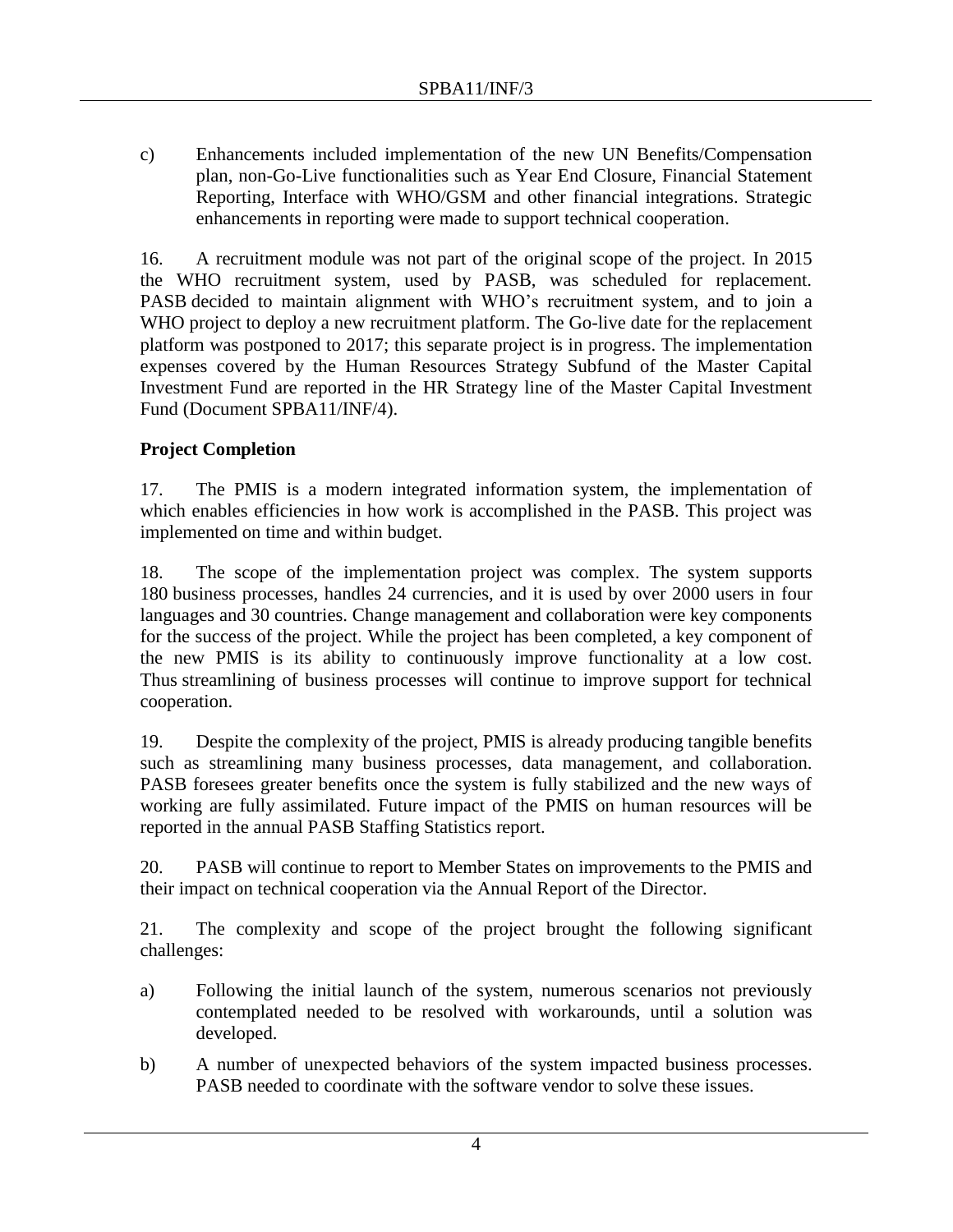- c) During the first months of transition and stabilization, staff members supporting business processes were at times overwhelmed by a significant increase in workload. This involved: adapting to the new system; supporting users' needs across the Region; finding solutions to problems; and introducing and testing needed enhancements and reports.
- d) Once staff began using the system, it became apparent that training before going live was not as effective as hands-on training once the system was operational.
- 22. Managing a newly implemented ERP system is complex, with significant challenges going forward.
- a) The PMIS platform is continuously evolving and improving. The software vendor applies automatic weekly updates to the system, and also applies major version releases of the software twice a year. This requires extensive testing and coordination to ensure that current business processes are working as expected after the release is applied, and that new features and enhancements are working to meet PAHO requirements. While continuous change is a challenge, it is also a methodology to achieve sustainability and predictable costs.
- b) PASB has not yet fully completed the necessary knowledge transfer to support the system with internal resources. Staff will need to both complete the acquisition of the new skillsets and adapt to the functional changes.
- c) PASB will perform the coming biennial financial closure with PMIS for the first time. This requires careful planning and coordination among several PMIS stakeholders.

### **Action by the Subcommittee on Program, Budget, and Administration**

23. The Subcommittee is invited to take note of the progress report, provide any comments that it may have, and make a recommendation to the Executive Committee on discontinuing reporting regularly on this matter.

Annexes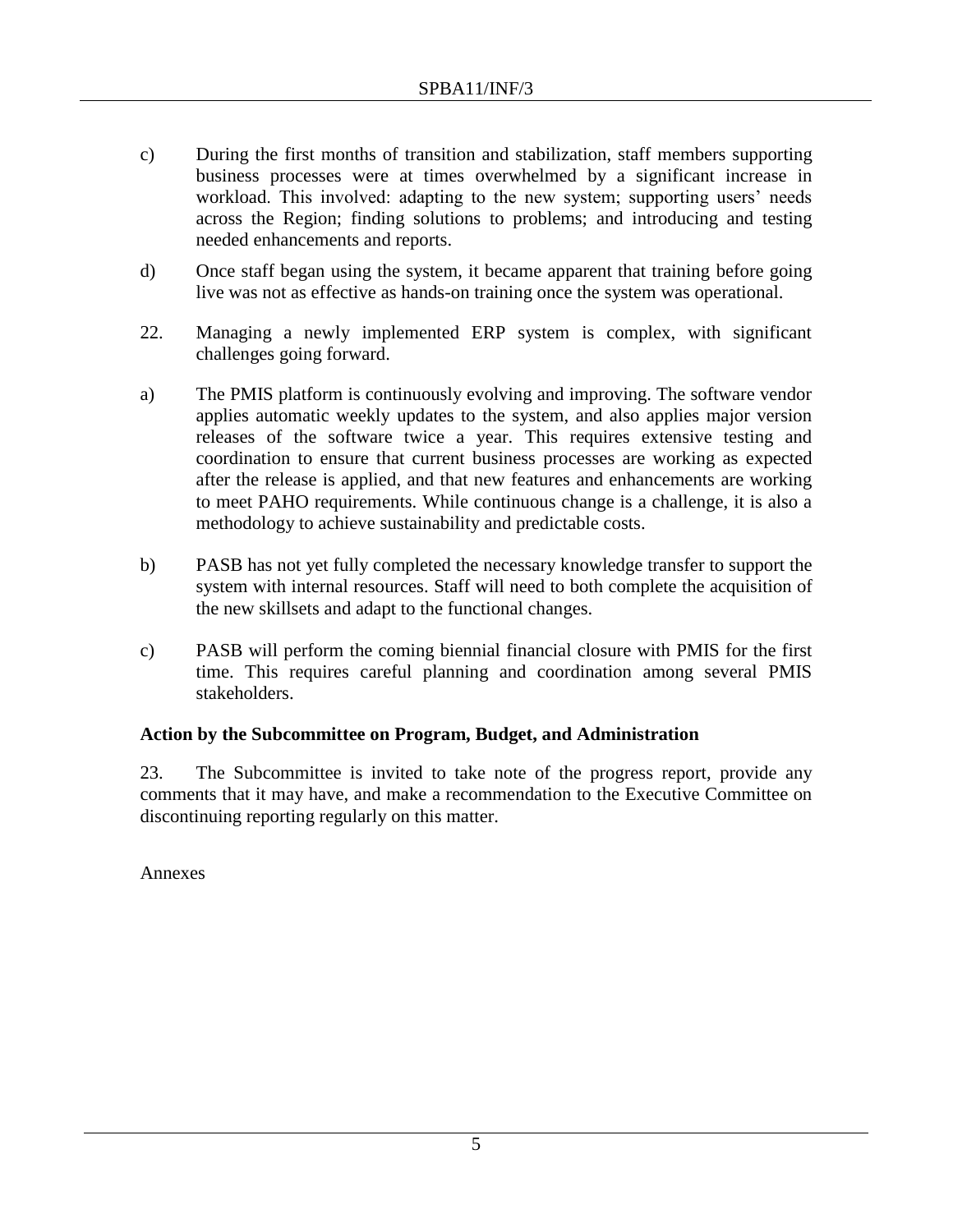### **Annex A**

### **Background Information on PMIS**

1. The 50th Directing Council adopted Resolution CD50.R10 (2010), Modernization of the PASB Management Information System. This resolution included several key provisions: *a)* approval of the guiding principles for modernization; *b)* authorization to proceed with the adoption of Enterprise Resource Planning (ERP) software, which would be independent of WHO and with limited customization, while remaining aligned with WHO's GSM and responding to all its requirements; and *c)* approval of funding sources.

2. The scope of the modernization project included systems that support planning and budget, human resource management, payroll, financial management, and procurement services.

3. The overall budget for the project, as approved by the 50th Directing Council, was US\$ 20.3 million, $\frac{1}{1}$  including \$10.0 million funded from the Holding Account.

4. On 19 February 2013, the PASB Director put the PMIS project under the Office of Administration and identified the Director of Information Technology Services (ITS) as the internal lead for the project. Consequently, the project's governance, management, and charter were revised.

5. On 25 April 2013, a formal Request for Proposal (RFP) was issued to identify a Tier  $II^2$  ERP software package that would satisfy most of PAHO's business requirements. The project team identified the Workday ERP as the best fit overall as the ERP for the Organization.

6. PAHO signed the contract with Workday on 30 September 2013, just five months after the RFP was issued. The contract negotiations resulted in better contractual conditions for PAHO and savings, compared to the original quote, of an excess of \$900,000 over the duration of the contract.

7. On 30 October 2013, PAHO signed a contract with Tidemark to provide the planning and budgeting module which integrates closely with Workday.

 $\overline{a}$ 

<sup>&</sup>lt;sup>1</sup> Unless otherwise indicated, all monetary figures in this report are expressed in United States dollars.<br><sup>2</sup> Tier II ERP vendors sell ERP products and services designed specifically for Tier II (mid-ma

<sup>2</sup> Tier II ERP vendors sell ERP products and services designed specifically for Tier II (mid-market) companies with annual revenues ranging from \$50 million to \$1 billion. Tier II companies may have a single facility or multiple facilities. Tier II ERP products generally are of medium complexity: they address all the application needs of a larger company, but with less complex products. Tier II ERP products have a lower cost of ownership than Tier I ERP products, annual fees are lower, and they are easier to implement and support.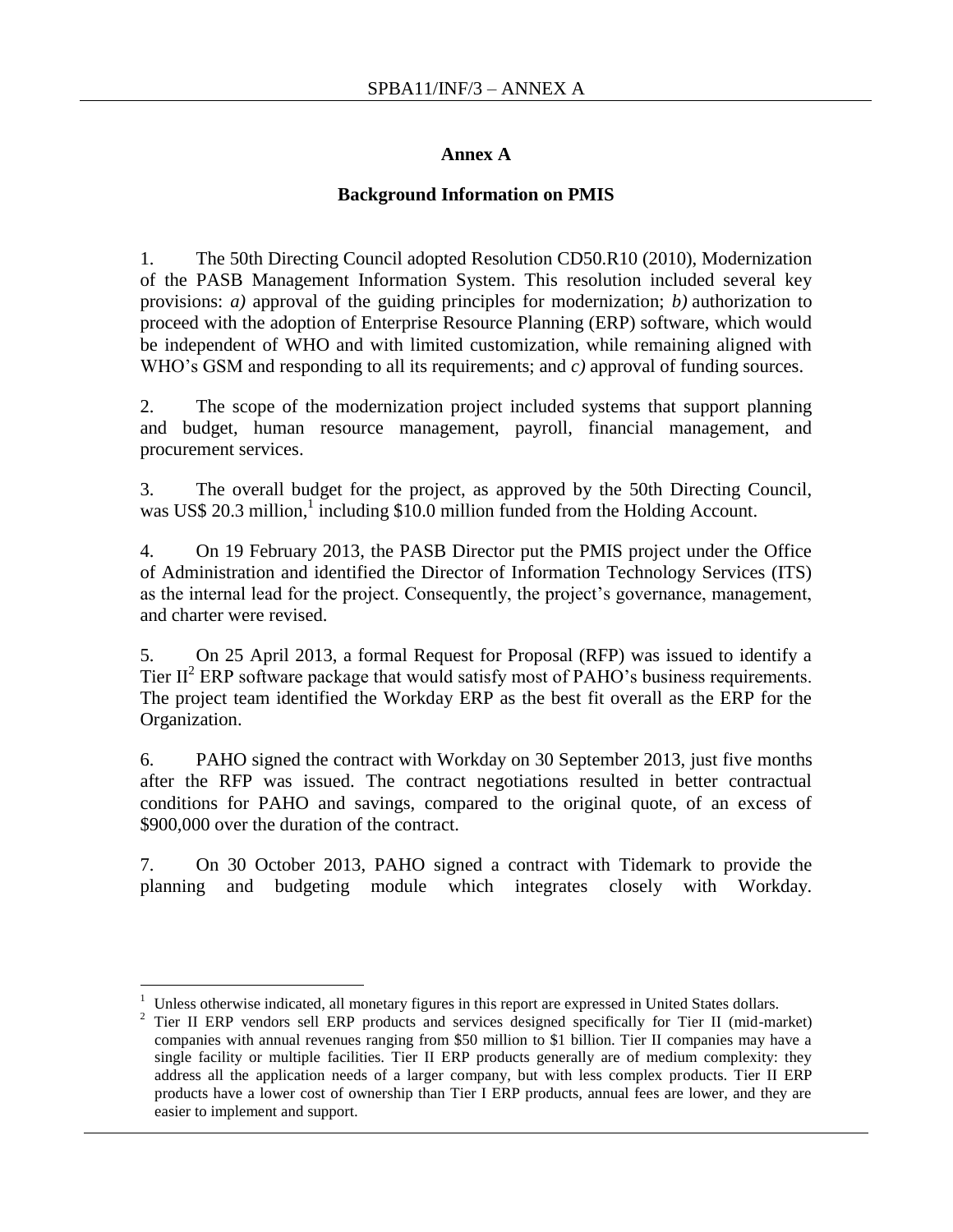8. Between October and December 2013, PAHO finalized the scope of work of the system integrator, Collaborative Solutions. The contract with Collaborative Solutions was signed on 17 December 2013.

9. Between October and December 2013, PAHO also engaged in a competitive Request for Proposal for change management services. The winner of the RFP (Cutter Consortium) signed a contract with PAHO on 19 December 2013.

10. Following a competitive hiring process and an RFP for project management services, PAHO finalized the external project manager contract in early January 2014. The external project manager, who has experience with implementing the Workday ERP software, was hired as of 1 February 2014.

11. Effective 27 January 2014, the Interim Director of Administration appointed PAHO's Chief Accountant as the new PMIS internal project manager.

12. January 2014 represented the beginning of the implementation of the project. This implementation phase encompassed Human Resources System and Payroll (Phase 1), which was completed at the beginning of 2015. A second implementation of the finance portion of the system (Phase 2) started in mid-2014 and was completed in January 2016.

13. Phase 1 replaced many of the Human Resources legacy systems such as HR Express, HR Tracking, e-PPES (PAHO's Performance Planning and Evaluation System), and Leave Tracking. Phase 2 replaced the core legacy financial systems: AmpesOmis, AMS/FMS (Award Management System/Financial Management System), FAMIS (Financial Accounting Management Information System), ADPICS (Advance Purchasing Inventory Control System) and SOS (Simplified Online Search). The following existing systems will continue to operate outside the scope of PMIS: taxes, pension, staff health insurance, and SharePoint.

14. During the preparation of the PMIS business case, a study of existing business processes identified potential efficiencies which would reduce the number of steps for processes by as much as 26%. These projected efficiencies included a 14% reduction in the number of approval steps currently required to complete the in-scope business processes. This study projected reduction in the number of days required to complete the in-scope business processes by as much as 40%. During the first semester of 2014, an overall assessment of the Organization's information technology identified a number of long-term IT investments required to ensure sustainability of PMIS. These include support for development and implementation of regular software updates of the PMIS modules, ongoing staff training, and continued optimization of business processes.

15. During January and February 2014, PAHO completed the "plan" phase of the implementation. The following activities characterized this phase of the project:

a) identification of the PMIS implementation team;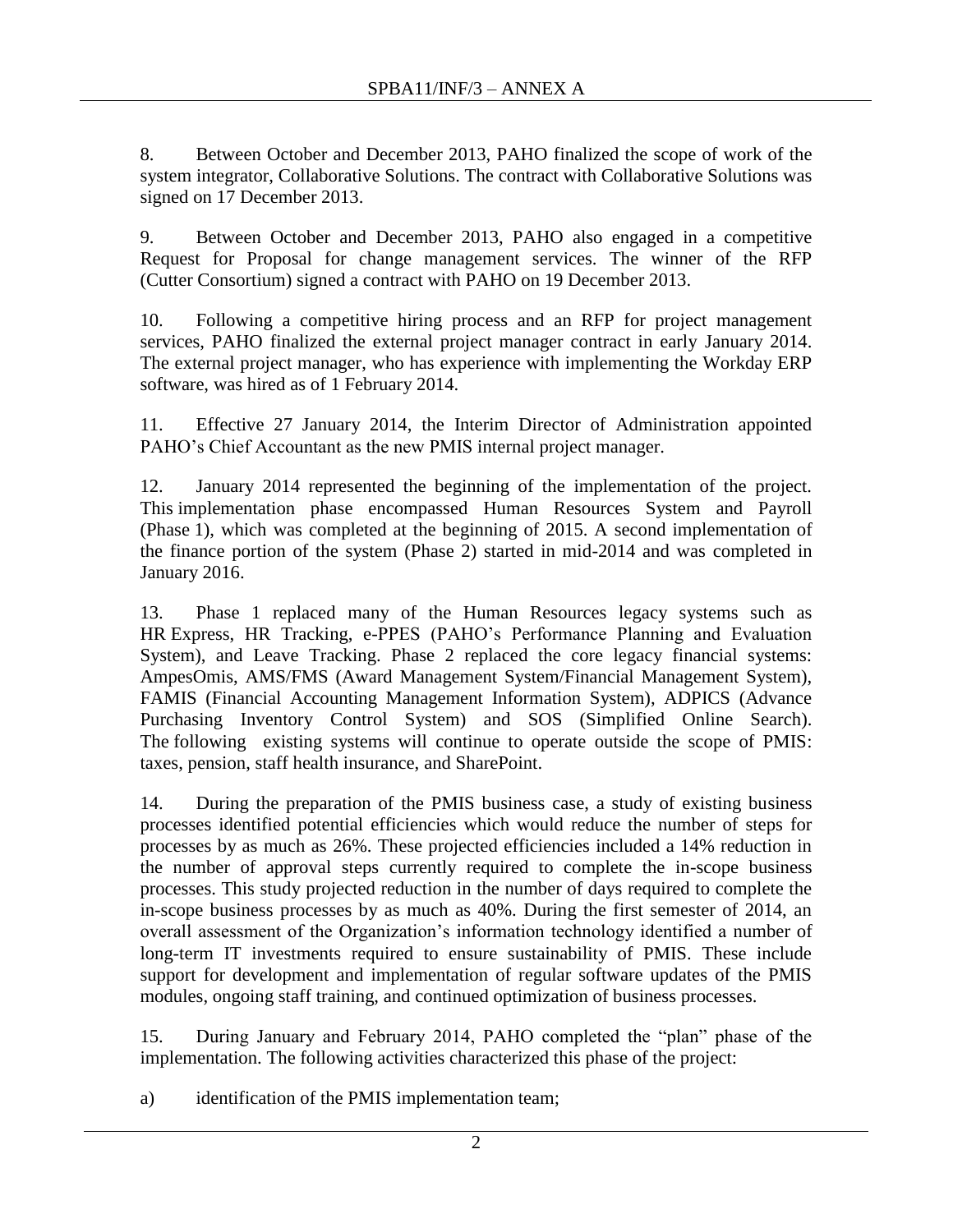b) training of the team on Workday (4 weeks, ending 21 February 2014);

c) finalization of the detailed work plan, training plan, and change management plan.

16. From 24 February to 28 March 2014 the Phase 1 design sessions were completed on schedule. Staff from human resources, payroll, and the PMIS team, along with PAHO stakeholders and business process owners, participated in these sessions, which were supported by consultants from Collaborative Solutions (PAHO's Implementation Partner).

17. During April and May 2014, the PMIS team continued working with the consultants from Collaborative Solutions on finalizing the design portion of Workday. In June, PAHO reviewed the solutions proposed by Collaborative Solutions. Throughout August and the beginning of September the testing of the Workday system was conducted.

18. Official training of the staff commenced in November 2014 at Headquarters, starting with training for country office Administrators. Staff training continued through December 2014 and January 2015.

19. During December 2014 and January 2015 the data and configuration for Phase 1 were loaded and validated in Workday. In early February 2015, the Phase 1 Human Resources and Payroll system was moved into live production.

20. Design sessions for Phase 2 began in September 2014. These sessions were completed by early February 2015. Staff from Financial Resources Management, General Services Operations, Human Resources Management, Information Technology Services, Procurement and Supply Management, and the PMIS team, along with PAHO stakeholders and business process owners participated in these sessions, which were supported by consultants from Collaborative Solutions.

21. During 2015, the configuration of the design was carried out by the integrator and the PMIS Core Team with the support of the business areas.

22. Pre-Go Live Training for staff on PMIS Phase 2 functionality commenced in September 2015 and continued through December 2015.

23. On 30 December 2015, PAHO took possession of the completed configured Workday system. On 4 January 2016, the Phase 2 financials portion of the system joined the Phase 1 human resources and payroll system live in production.

24. In January 2016, a Post-Go-Live Center was established to provide intensive support to staff members, including daily question-and-answer sessions by topic for staff members.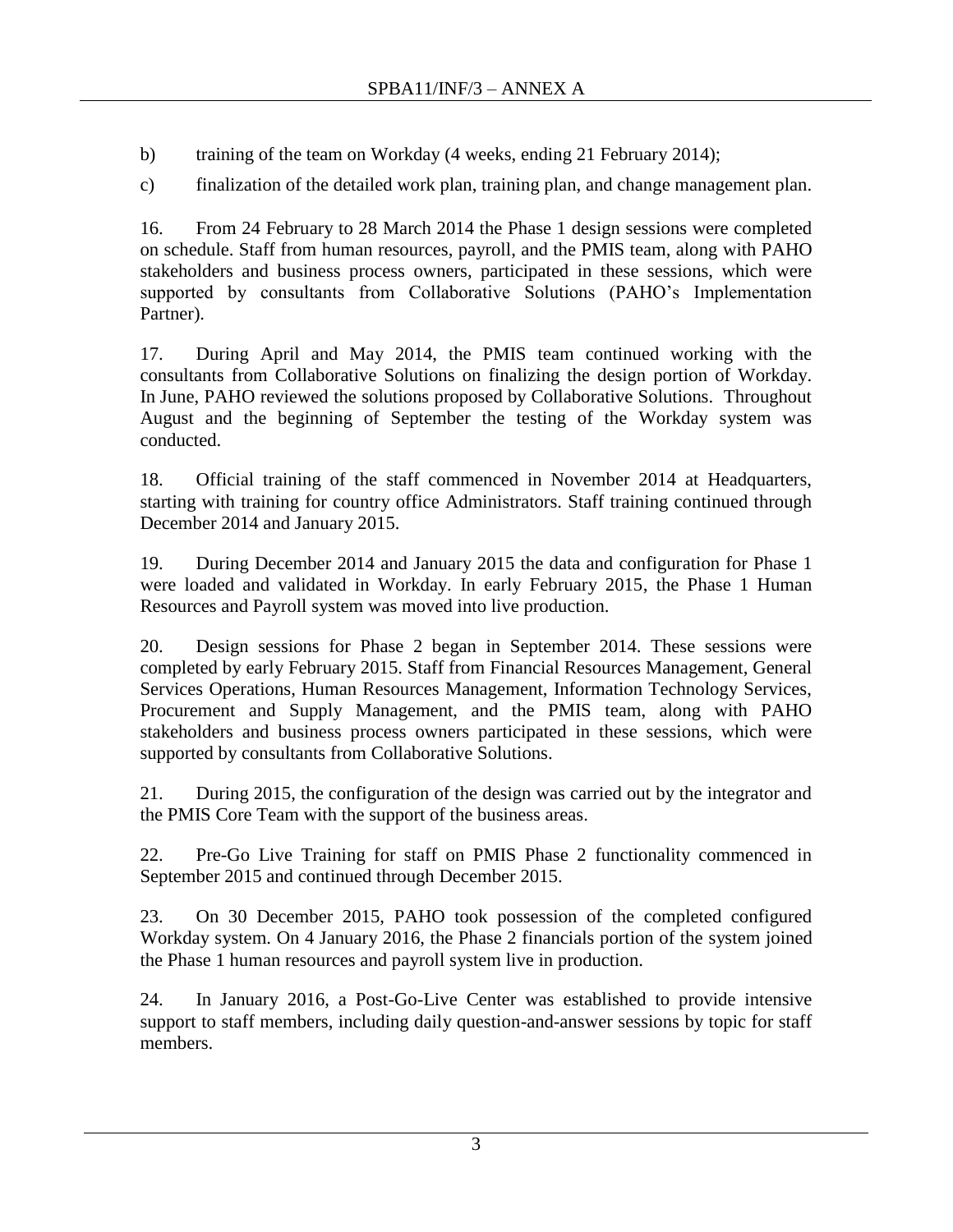25. In addition to the Post-Go-Live Center a new and better system to register and manage user support requests was deployed in January 2016 and continues to be used today. A comprehensive training plan was implemented in 2016 which consisted of training modalities targeted to specific audiences both in Headquarters and Country Offices including the following: Virtual Courses, Web Sessions, Presentations, How to Videos, and Face-to-Face instructor led-training courses.